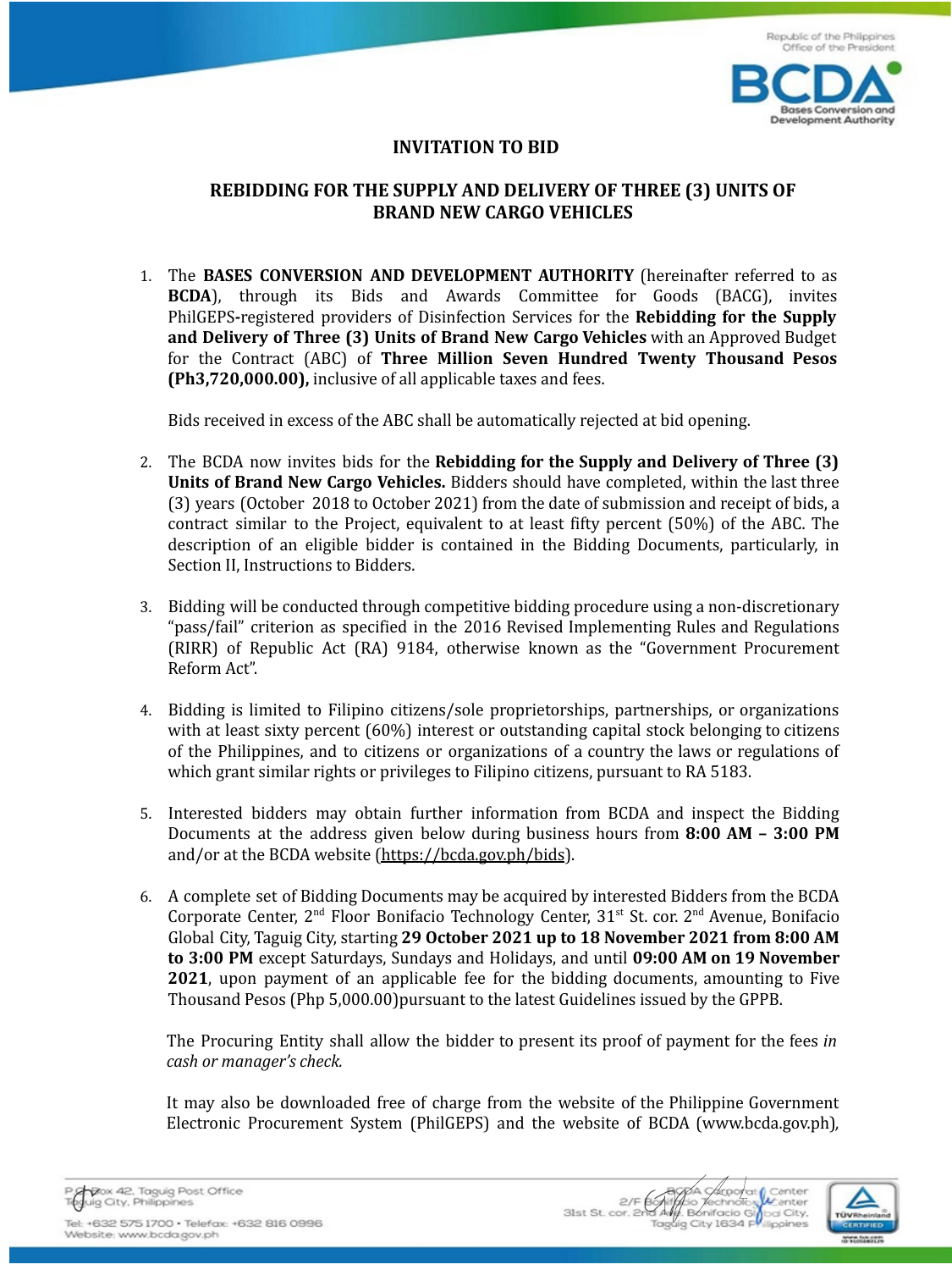

provided that Bidders shall pay the applicable fee for the Bidding Documents not later than the submission of their bids.

- 7. BCDA will hold a Pre-Bid Conference (online coverage) on **05 November 2021 at 11:00 AM** at the BCDA Corporate Center, 2nd Floor Bonifacio Technology Center, 31st St. cor. 2nd Avenue, Bonifacio Global City, Taguig City, and via video conferencing thru Google/Zoom Meet, which shall be open to prospective bidders. To be able to **join the online pre-bid conference**, a scanned written request shall be made/e-mailed to the BAC Secretariat.
- 8. The Pre-bid Conference and the Opening of Bids are hybrid events. Bidders may choose to attend them online via zoom or attend in person at the BTC Office.

For those attending in person, the following guidelines must be followed:

- Only one (1) representative per interested bidder is allowed to attend the Pre-bid Conference and Opening of Bids and will be required to follow the BCDA Health Protocol for Visitors;
- Visitors are required to download the contact tracing app, i.e. StaySafe PH;
- Ɣ The representative is required to present his/her vaccination card **or** RT-PCR negative test result valid for 72 hours before he/she can be allowed inside the BCDA office;
- Compliance to social distancing, wearing of face masks, body temperature screening inside BCDA office; and
- Ɣ Observers/ representatives who show signs of COVID-19 related symptoms such as cough, flu, fever, high body temperature, and sneezing are advised not to proceed to the BCDA Office since they will not be allowed to enter the BCDA premises.
- 9. Bids must be duly received by the BAC Secretariat at the BCDA Corporate Center, 2nd Floor Bonifacio Technology Center, 31st St. cor. 2nd Avenue, Bonifacio Global City, Taguig City on or before **19 November 2021 at 09:00 AM.** All Bids must be accompanied by a bid security in any of the acceptable forms and in the amount stated in **ITB** Clause 18.
- 10. Bid opening shall be on **19 November 2021 at 10:00 AM** at the BCDA Corporate Center, 2nd Floor Bonifacio Technology Center, 31st St. cor. 2nd Avenue, Bonifacio Global City, Taguig City. Bids will be opened in the presence of the bidders' representatives who choose to attend the Bid Opening at the address mentioned in the preceding paragraph, and at the same time, via video conferencing through Google Meet. An email invitation will be sent to bidders who purchased the bid documents.

Late bids shall not be accepted.

- 11. BCDA reserves the right to waive minor defects in forms and requirements as long as they do not affect the genuineness and authenticity of the documents submitted.
- 12. BCDA reserves the right to reject any and all bids, declare a failure of bidding, or not award the contract at any time prior to contract award in accordance with Section 41 of RA 9184 and its IRR, without thereby incurring any liability to the affected bidder or bidders.



Tel: +632 575 1700 · Telefax: +632 816 0996 Website: www.bcda.gov.ph